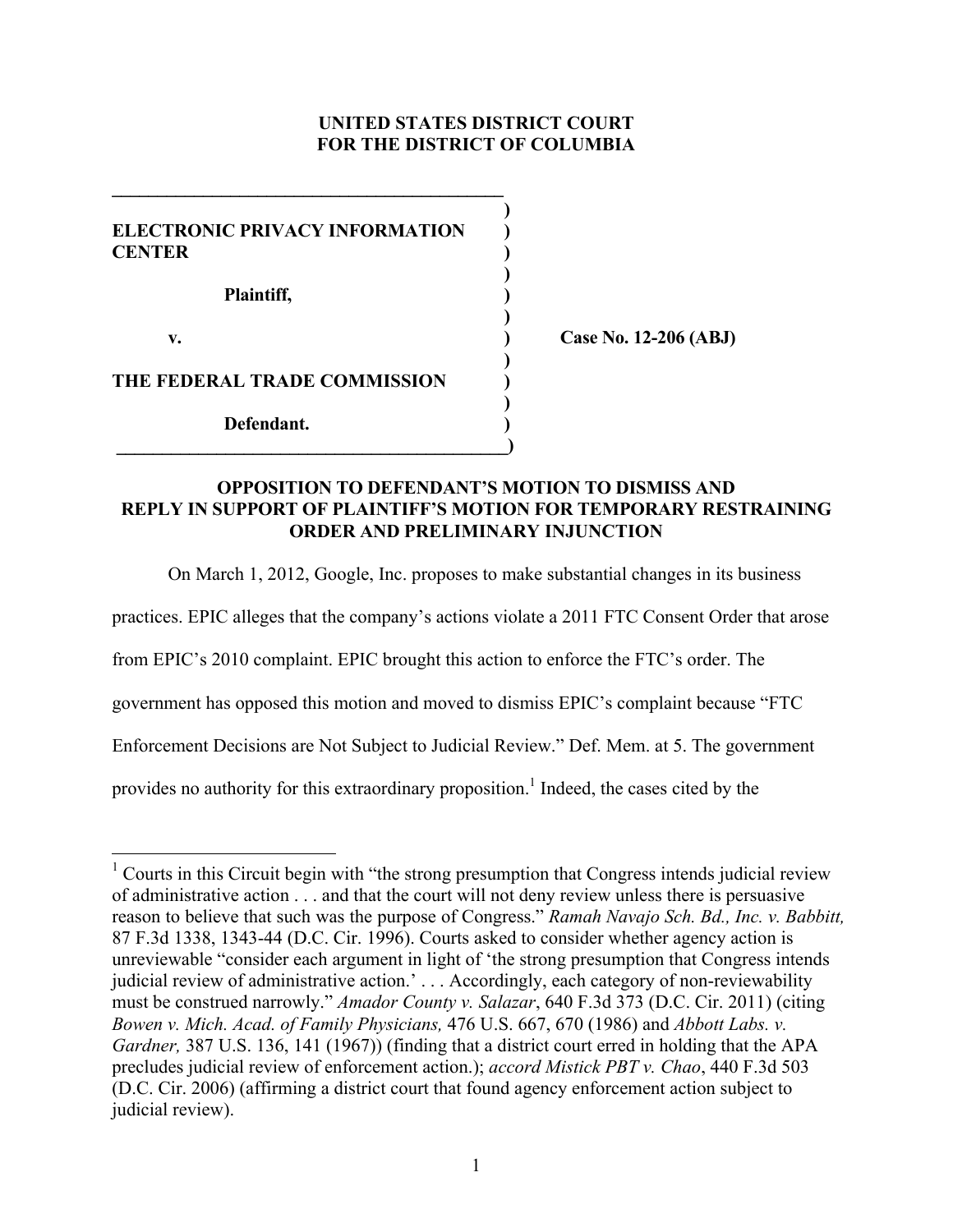government, as well as additional authority set out below by EPIC, point to the opposite conclusion: the FTC's failure to enforce a final order under the FTC Act ("FTCA") is subject to judicial review. EPIC's motion for a temporary restraining order and preliminary injunction should be granted, and the government's motion to dismiss should be denied.

## **I.** *Chaney* **Does Not Preclude Judicial Review of This Matter**

To begin, the *Chaney* Court did not "h[o]ld" that "agency decisions not to initiate enforcement actions are not subject to judicial review: . . ." Def. Mem. at 6. The Court "conclude[d]" that "the *presumption* that agency decisions to *institute proceedings* are unreviewable under 5 U.S.C. § 701(a)(2) is not overcome by the *enforcement provisions of the* [*Federal Food, Drug, and Cosmetic Act]*." *Heckler v. Chaney*, 470 U.S. 821, 837 (1985) (emphasis added). The Court's actual holding provides three distinct reasons to distinguish the matter now before this Court.

First, *Chaney* did not bar judicial review of agency action. *See Block v. SEC,* 50 F.3d 1078, 1082 (D.C. Cir. 1995) ("The presumption against judicial review in *Chaney* is not irrebuttable."). The Court said that if Congress has "provided meaningful standards for defining the limits of that discretion, there is 'law to apply' under  $\S 701(a)(2)$ , and courts may require that the agency follow that law." *Heckler*, 470 U.S. at 835-36. *See Padula v. Webster*, 822 F.2d 97, 100 (D.C. Cir. 1987). ("an agency, even one that enjoys broad discretion, must adhere to voluntarily adopted, binding policies that limit its discretion.")

Section 45(l) of the FTCA and the FTC Consent Order provide the "law to apply" in this matter. The enforcement provision in the FTCA states unambiguously that a person "who violates an order of the Commission after it has become final" shall pay a civil penalty. 15 U.S.C. § 45(l). The Consent Order is a final order of the Commission that sets out specific terms, the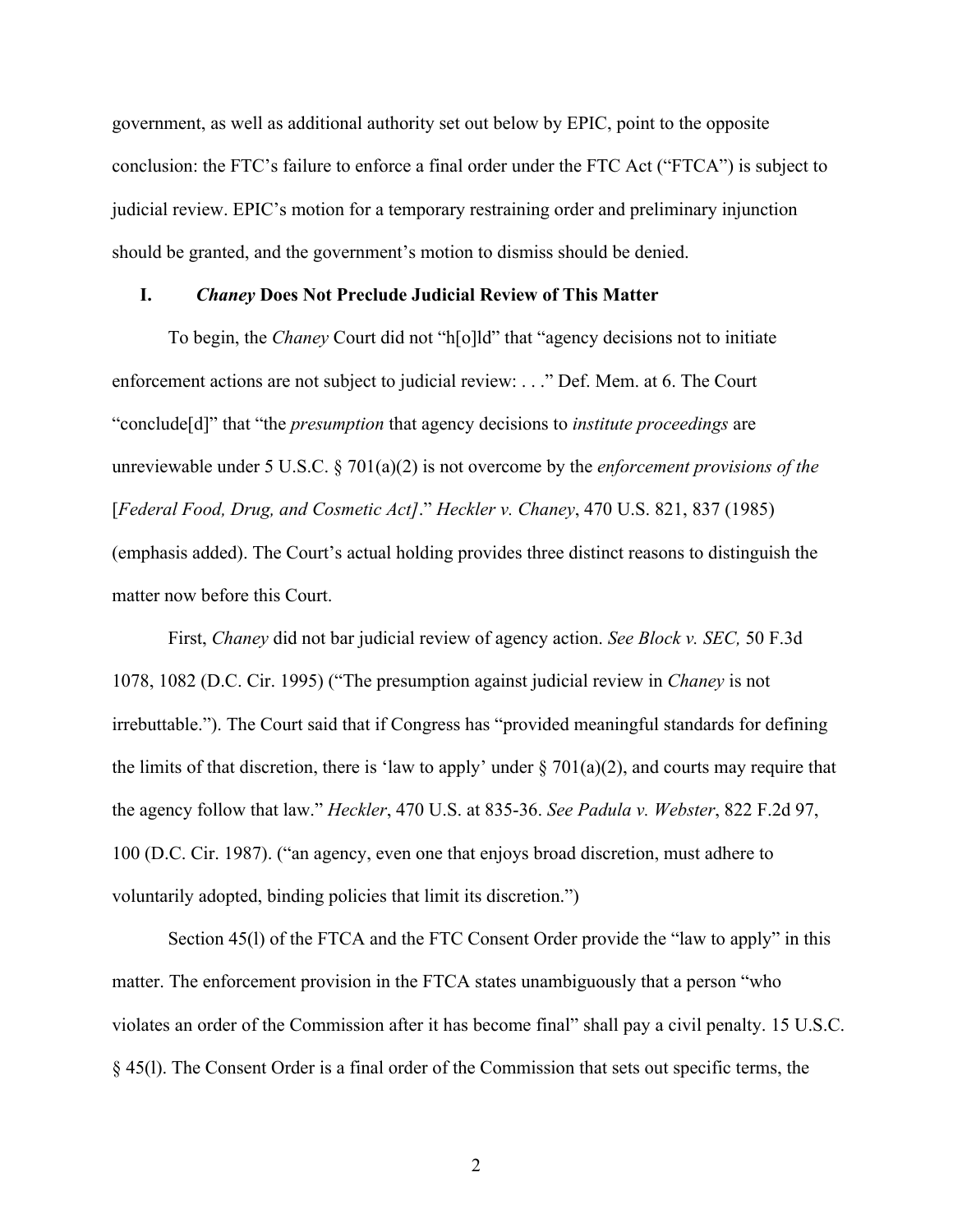violation of which would trigger the enforcement provision. The text of the Consent Order provides the "meaningful standard" that the courts can apply. *See Heckler,* 470 U.S. at 834.

The government's opposition does not even address the "law to apply" doctrine, *see Dunlop v. Bachowski,* 421 U. S. 560 (1975); *Citizens to Preserve Overton Park v. Volpe,* 401 U.S. 402 (1971), but the *Chaney* court did at length, *Heckler,* 470 U.S. at 826, 834-36, as has the DC circuit court and DC district courts when confronted with the question of whether final rules are subject to judicial review. *See, e.g. Mistick PBT,* 440 F.3d at 509; *Giacobbi v. Biermann,* 780 F. Supp. 33, 37 (D.D.C. 1992). Agency regulations provide "law to apply" if they "set out specific criteria that are capable of review." *Mistick PBT,* 440 F.3d at 509 (conformance regulations set out specific criteria that are capable of review.); *Giacobbi*, 780 F. Supp. at 37 (finding that the agency enforcement provision and the agency regulation constitute law to apply.) $^{2}$ 

Significantly, the *Chaney* Court dismissed a "policy statement" as "law to apply" because it was "vague," not an agency rule, unrelated to enforcement power, and contrary to "express assertion of unreviewable discretion." *Heckler*, 470 U.S. at 836. On each point, the FTC Consent Order produces the opposite conclusion: it is precise, made final through a public-rulemaking, directly tied to the agency's enforcement power, and explicitly described in the agency's enforcement provision. Further, the *Chaney* Court's analysis of the policy statement acknowledged that the agency itself could generate the "law to apply" on which a court could rely. *Heckler,* 470 U.S. at 839.

 $\frac{1}{2}$  To the extent that the government steers near this territory, it asserts the "presumption of unreviewability 'may be rebutted where the substantive statute has provided guidelines for the agency to follow in exercising its enforcement powers.' *Id*. at 833. The FTC Act provides no such guidelines." Def. Mem. at 7. The government simply ignores the significance of the Consent Order as "law to apply" and the cases, including *Chaney*, which establish that agency policies, and most certainly final orders, provide meaningful standards for courts to apply.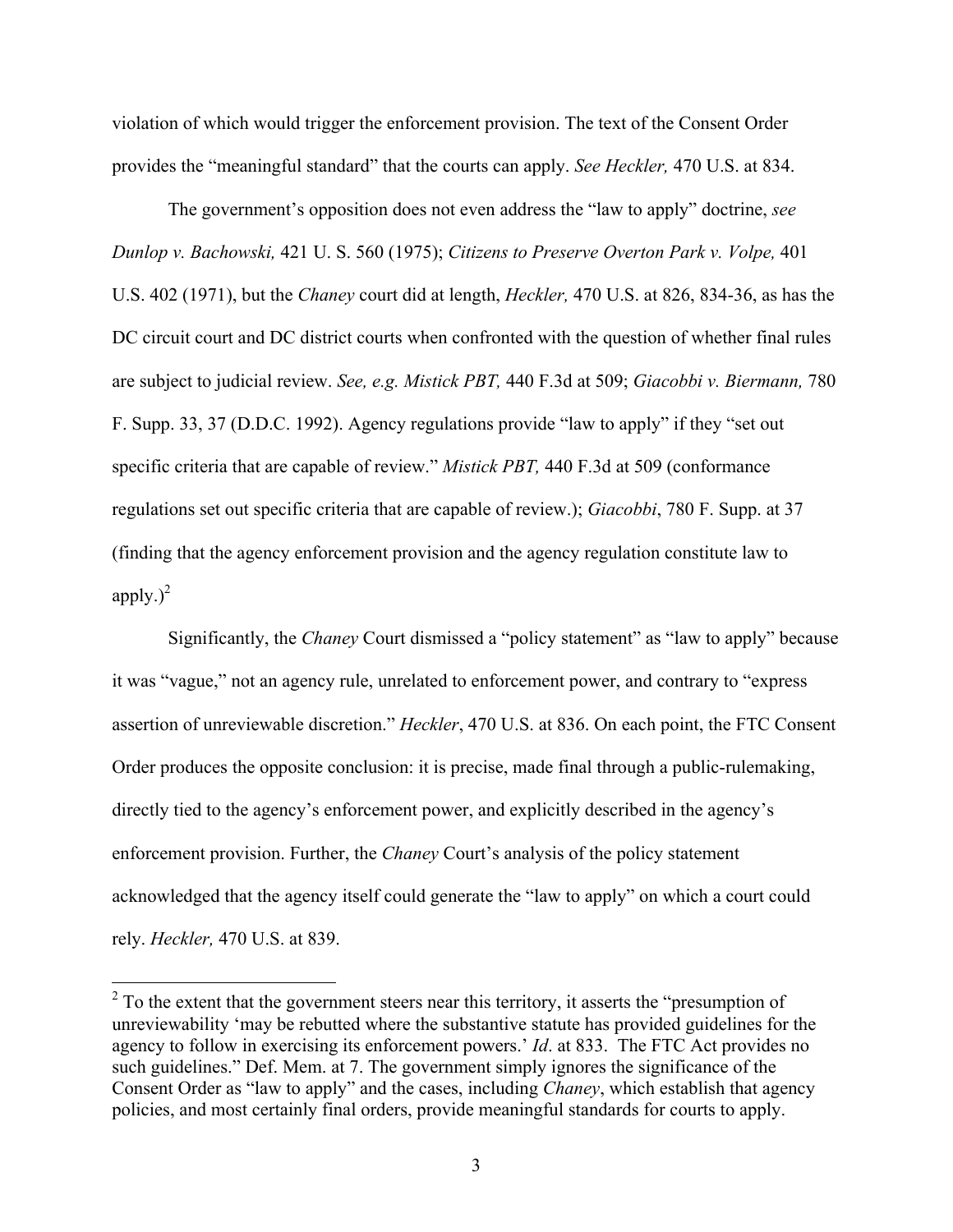The presence of "law to apply" is sufficient to overcome the presumption against unreviewability in *Chaney*. *Heckler,* 470 U.S. at 834-35. That is enough to answer the government's opposition in this matter. There are two additional reasons to distinguish *Chaney*.

The *Chaney* court was concerned about judicial review of decisions by agencies to *initiate* actions. The Court repeatedly used the phrase "institute proceedings," including investigations, *Heckler,* 470 U.S. at 825, 832, and 835-36, to emphasize that the question before the Court was whether the FDA could be compelled to *begin* an enforcement action. Indeed, Respondent in *Chaney* had urged the FDA to "take various investigatory and enforcement actions" which the FDA Commissioner declined to do.<sup>3</sup>

EPIC has not asked the FTC to "institute proceedings;" it has asked the agency to enforce a final order that resulted from the agency's own prior investigation and enforcement actions. Far from the analogy to prosecutorial discretion that the government proffers, the much closer analogy is to enforcement of a breach of contract, as the Consent Order constitutes a "legally binding commitment enforceable under § 706(1)." *See Norton v. S. Utah Wilderness Alliance*, 542 U.S. 55, 71-72 (2004) (a land use plan is not a binding commitment because it creates future obligations without necessary funding, however action "may be compelled when the plan merely reiterates duties the agency is already obligated to perform, . . .") This is not a question that is subject to a wide variety of answers as may be the case when the agency seeks to decide which matters to pursue or how best to pursue them. This is a "discrete agency" action. As the Court

 $\frac{1}{3}$  Respondents had asked the FDA to "affix warnings to the labels of all the drugs stating that they were unapproved and unsafe for human execution, to send statements to the drug manufacturers and prison administrators stating that the drugs should not be so used, to adopt procedures for seizing the drugs from state prisons and to recommend the prosecution of all those in the chain of distribution who knowingly distribute or purchase the drugs with intent to use them for human execution." *Heckler*, 470 U.S. at 824.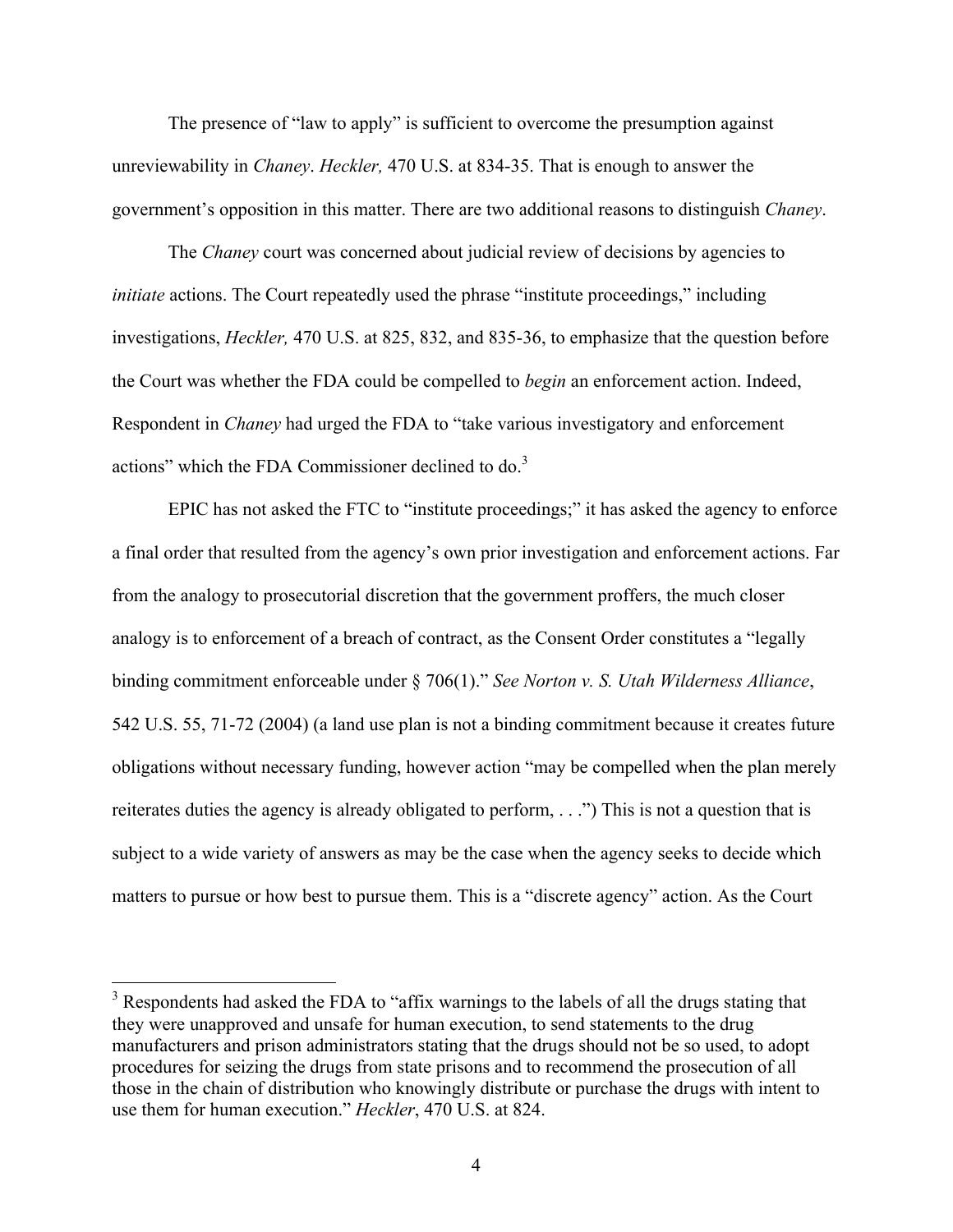also explained in *Utah Wilderness Alliance,* "The important point is that a 'failure to act' is properly understood to be limited . . . to a discrete action." *Norton*, 542 U.S. at 63.

Third, the enforcement statute at issue in *Chaney* is very different from the one before this Court. That statute contained vague terms and was "drawn so that a court would have no meaningful standard against which to judge the agency's exercise of discretion." *Heckler*, 470 U.S. at 830. In contrast, Section 45(l) could hardly be more precise.

### **II. The Enforcement Provision in 15 USC 45(l) is Nondiscretionary**

The government contends that section 45(1) is permissive and turns to *Chaney* for support. "[T]he statute at issue in Chaney was similar to the FTC Act." Def. Mem. at 6, 8. The government confuses the plain terms of that statute and misconstrues the Supreme Court's reasoning. The *Chaney* Court, reviewing the enforcement provision in the Food, Drug, and Cosmetic Act ("FDCA"), emphasized that the "Act's general provision for enforcement provides only that '[the] Secretary is *authorized* to conduct examinations and investigations . . .' (emphasis added)." *Heckler*, 470 U.S. at 835. The Court also noted the "shall" language on criminal sanctions "is commonly found" in the criminal code. *Id.* The Court further found that the FDCA "charges the Secretary only with recommending prosecution; any criminal prosecutions must be instituted by the Attorney General." *Id.* at 836. On this basis, the Court concluded, "The Act's enforcement provisions thus commit complete discretion to the Secretary to decide how and when they should be exercised." *Id.* at 835.

Correctly understood, the language in the FDCA highlighted by the government favors EPIC. Section 45(l), *in contrast to the FDCA*, places the *discretion* with the Attorney General and makes *mandatory* the duty of the Agency to enforce the Act:

Any person, partnership, or corporation who violates an order of the Commission after it has become final, and while such order is in effect, *shall* forfeit and pay to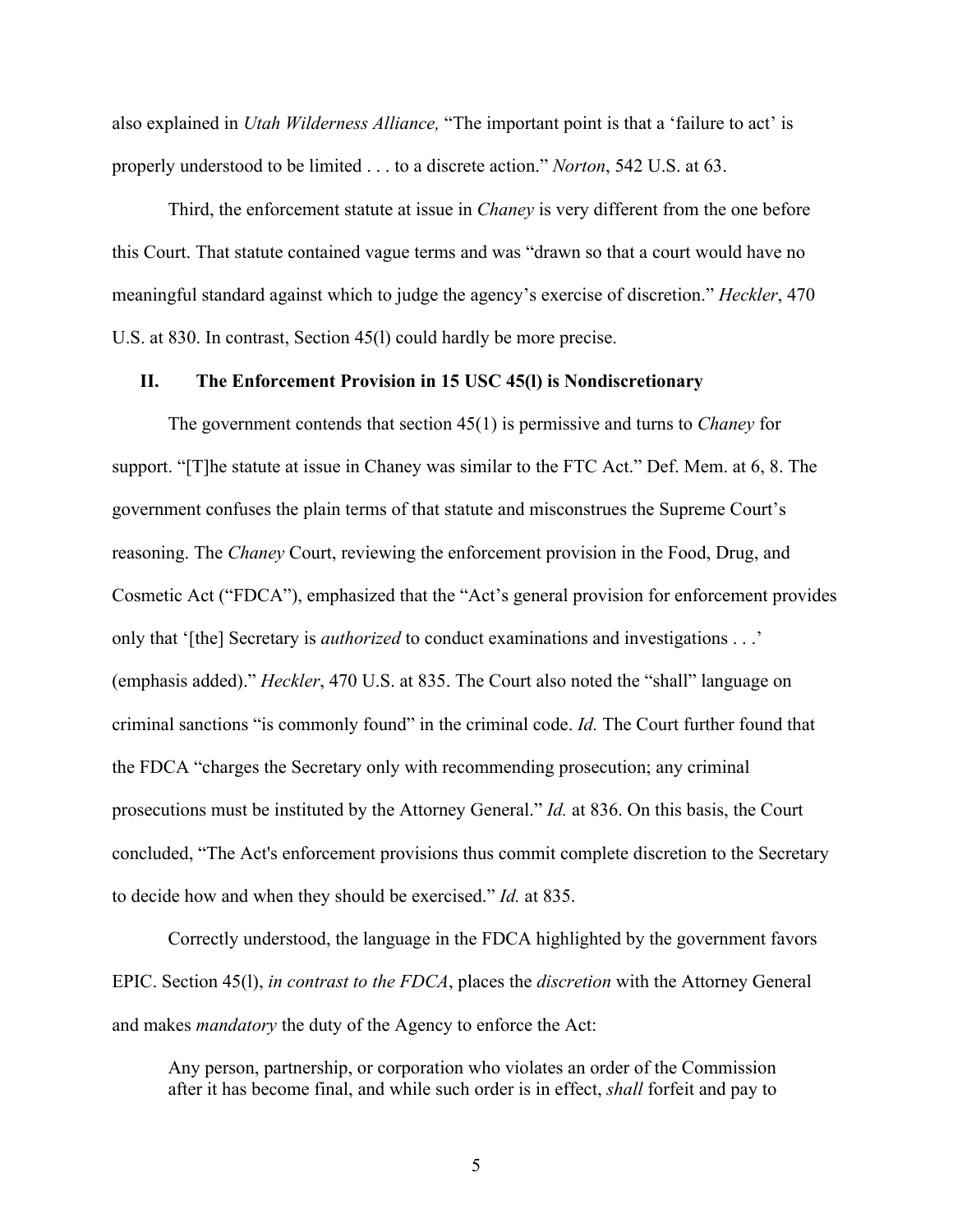the United States a civil penalty of not more than \$ 10,000 for each violation, which shall accrue to the United States and *may* be recovered in a civil action brought by the Attorney General of the United States.

15 U.S.C. 45(l) ("Penalty for violation of order") (emphasis added). The government contends that section 45(l) imposes no duty, "the alleged duty," Def. Mem. at 7, on the Federal Trade Commission to enforce the Federal Trade Commission Act. First, as the government elsewhere notes, the FTC has sole authority to initiate enforcement under section 45(l) of the FTCA. Def. Mem. at 2, 7 n.4. Second, no party would voluntarily pay a civil penalty to the government absent an enforcement action, *i.e*. the enforcement provision is not self-executing. Third, under the government's reasoning, there would be no circumstance, including outright bribery or other malfeasance, under which the agency's failure to pursue enforcement of a final order would be subject to judicial review.

Remarkably, the government has also ignored this circuit's recent holding in *Sierra Club v. Jackson*, 648 F.3d 848 (D.C. Cir. 2011), which addressed directly the significance of "shall" and "may" in an enforcement provision. In that case, the court considered the express language of 42 U.S.C. § 7447 (the Clean Air Act), which included the "close juxtaposition of the mandatory 'the Administrator shall' with the permissive 'the State may . . ." *Sierra Club*, 648 F.3d at 855. That construction is almost identical to the mandatory "shall" and the permissive "may" found in section 45(1). Writing for the Court of Appeals for the D.C. Circuit, Chief Judge Sentelle stated that the Sierra Club's textual argument that § 7447 places "a mandatory, judicially-reviewable duty upon the Administrator . . . carries considerable weight."

As we have repeatedly noted, "shall" is usually interpreted as "the language of command." *See, e.g., Zivotofsky v. Sec'y of State,* 571 F.3d 1227, 1243 (D.C. Cir. 2009) (quoting *Escoe v. Zerbst*, 295 U.S. 490, 493 (1935)); *Allied Pilots Ass'n v. Pension Benefit Guar. Corp.,* 334 F.3d 93, 98 (D.C. Cir. 2003); *Southwestern Bell*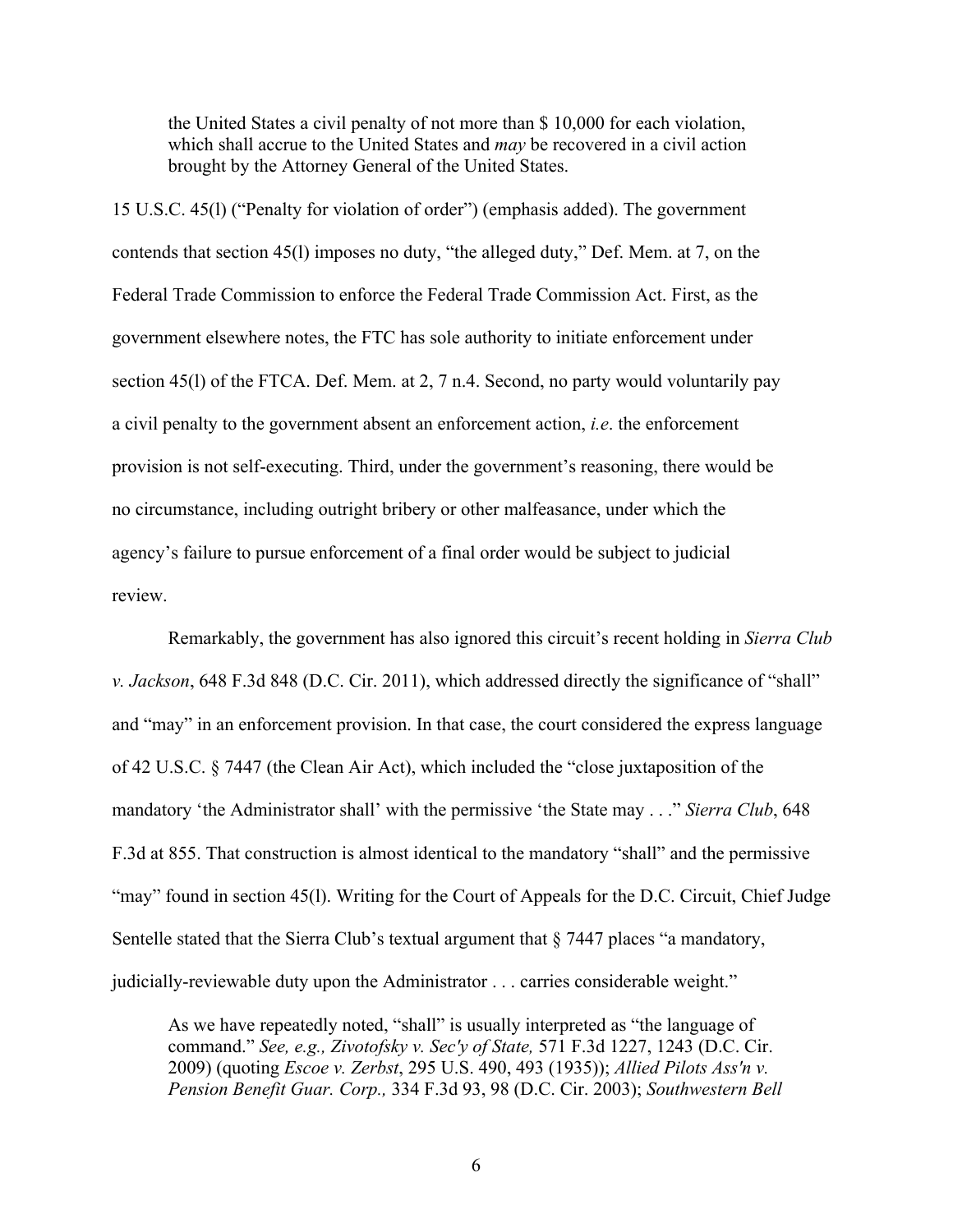*Corp. v. FCC*, 43 F.3d 1515, 1521 (D.C. Cir. 1995). In addition, when a statute "uses both 'may' and 'shall,' the normal inference is that each is used in its usual sense—the one act being permissive, the other mandatory." *Oljato Chapter of the Navajo Tribe v. Train,* 515 F.2d 654, 662 (D.C. Cir. 1975) (quoting *Anderson v. Yungkau,* 329 U.S. 482, 485 (1947)).

*Id.* at 856 (internal citations omitted). The Court subsequently found that the qualifier "as necessary" provided "no guidance to the Administrator or to a reviewing court" and concluded, on that basis, that the provision left "to the Administrator's discretion to determine what action is 'necessary.'" *Id.* at 856. No similar term is found in §45(l). That provision carries at least as much weight as did the provision in *Sierra Club.* The Attorney General "may" bring a civil enforcement action; the district courts are empowered to grant such other relief "as they deem appropriate." Every term chosen by Congress with regard to the obligation of the Federal Trade Commission to seek a penalty for a violation of a final order is set out in "the language of command." *Sierra Club* at 856.

Plainly, the enforcement provision in the FTCA before the court in this matter differs significantly from the enforcement provision of the FDCA before the Supreme Court in *Chaney,* following the reasoning of the D.C circuit in *Sierra Club.*

#### **III. The Government's Motion to Dismiss Should be Denied**

The government offers the court alternative theories to dismiss this matter. The  $12(b)(1)$ argument is cursory, cites authority contrary to the government's position, and is readily put aside. Def. Mem. at 3. In *Hagans v. Lavine,* 415 U.S. 528 (1973), the Court *reversed* a court of appeals that had ruled that "petitioners had not tendered a substantial constitutional claim and ordered dismissal of the entire action for want of subject matter jurisdiction." *Id.* at 536. The Court said:

Jurisdiction . . . is not defeated as respondents seem to contend, by the possibility that the averments might fail to state a cause of action on which petitioners could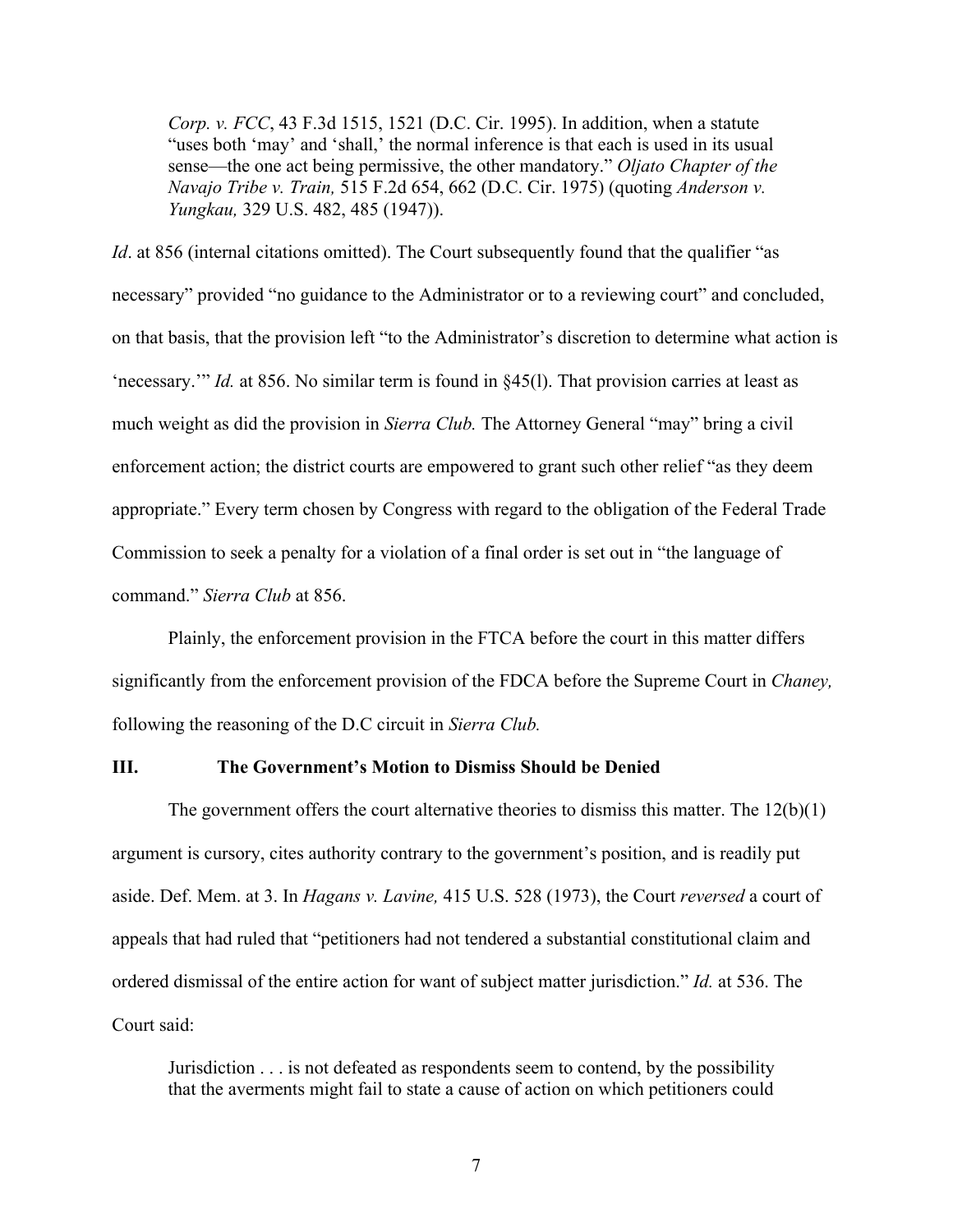actually recover. For it is well settled that the failure to state a proper cause of action calls for a judgment on the merits and not for a dismissal for want of jurisdiction. Whether the complaint states a cause of action on which relief could be granted is a question of law and just as issues of fact it must be decided after and not before the court has assumed jurisdiction over the controversy.

### *Id*. at 542 (*quoting Bell v. Hood*, 327 U.S. 678 (1946))

The government's citation to *Oneida Indian Nation* is equally odd since the Supreme Court in that case included the qualifier, absent in the government's memo, that the claim "*cannot be said to be* so insubstantial, implausible, foreclosed by prior decisions of this Court, or otherwise completely devoid of merit as not to involve a federal controversy . . *." Oneida Indian Nation of N.Y. v. County of Oneida,* 414 U.S. 661, 666 (1973) (emphasis added). Even the government's reliance on *Nietze v. Williams*, 490 U.S. 319, 327 n. 6 (1989), on careful inspection, refutes its own claim. There the Court pointed out that a  $12(b)(6)$  motion operates "on the assumption that the factual allegations in the complaint are true." *Nietze*, 490 U.S. at 326. The Court said "[w]hat Rule 12(b)(6) does not countenance are dismissals based on a judge's disbelief of a complaint's factual allegations. District court judges looking to dismiss claims on such grounds must look elsewhere for legal support." *Id.* With the ellipsis removed and the complete text provided, this is how the footnote in *Nietze* cited by the government actually reads: "A patently insubstantial complaint may be dismissed, for example, for want of subject-matter jurisdiction under Federal Rule of Civil Procedure 12(b)(1)." *Nietze*, 490 U.S. at 327 n.6.

The government's 12(b)(1) motion proffers no theories that this court lacks subject matter jurisdiction, and the cases it cites for its rhetorical flourishes refute its legal arguments. If the government were actually interested in this Circuit's standard to grant a 12(b)(1) motion in a similar case involving the Administrative Procedures Act, it would have confronted *Sierra Club v. Jackson,* 724 F.Supp. 2d 33 (D.D.C. 2010) *aff'd on other grounds*, 648 F.3d. 848 (D.C. Cir.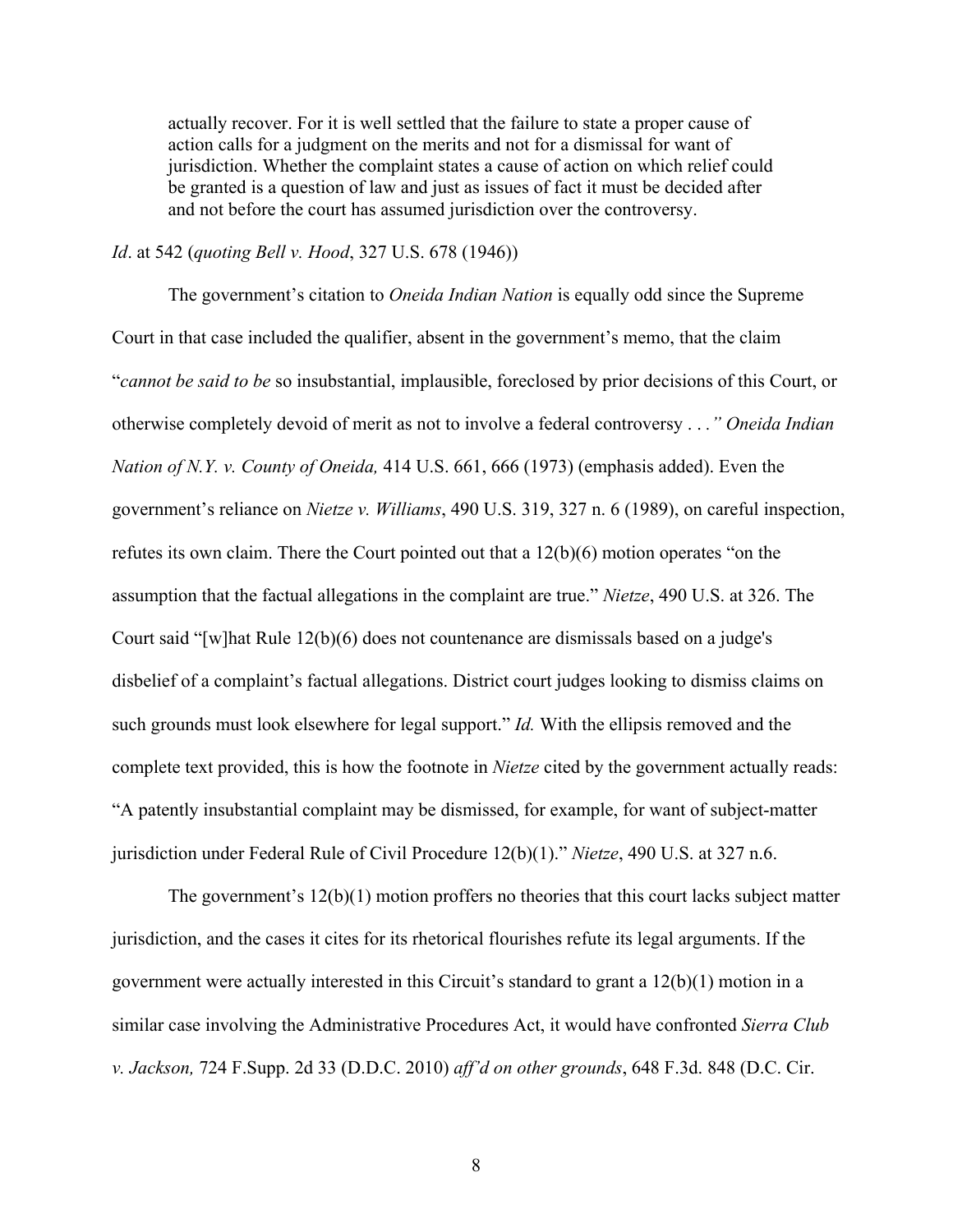2011). There the DC Circuit found that the District Court had subject matter jurisdiction under 12(b)(1). As Judge Ginsburg, writing for a unanimous panel, explained, 28 U.S.C. § 1331 grants a district court "original jurisdiction of all civil actions arising under the Constitution, laws, or treaties of the United States" and thereby "confer[s] jurisdiction on federal courts to review agency action." *Oryszak v. Sullivan,* 576 F.3d 522, 524-25 (D.C. Cir. 2009) (citing *Califano v. Sanders,* 430 U.S. 99, 105 (1977) and *Chrysler Corp. v. Brown*, 441 U.S. 281, 317 n.47 (1979)).

The government's 12(b)(6) claim is simply that that the "APA precludes judicial review of agency action 'committed to agency discretion.'" Def. Mem. at 3. In support of this point, the government cites two cases, *Baltimore Gas and Electric Co. v. FERC,* 252 F.3d 456 (D.C. Cir. 2001) and *Oryszak v. Sullivan*, 576 F.3d 522 (D.C. Cir. 2009). In *Baltimore Gas,* the court found "[a]t every turn, the [Natural Gas Act] confirms that FERC's decision how, or whether, to enforce that statute is entirely discretionary. Nowhere does the act place an affirmative obligation on FERC to initiate an enforcement action, nor does it impose limitations on FERC's discretion to settle such an action." *Baltimore Gas,* 252 F.3d at 460-61. The panel repeatedly emphasized the presence of "may" throughout the enforcement provision: "The NGA states that FERC '*may* in its discretion bring an action' against a violator of the act. . . . It also provides that the Commission '*may* investigate' any possible violations. . . . FERC's regulations contain equally discretionary language: the Commission '*may* initiate administrative proceedings . . . or take other appropriate action.'" Id. at 461 (emphasis in original, statutory citations omitted).

The language in section 45(l) of the FTCA could not be more different. As the *Baltimore Gas* court itself stated, "[i]f Congress had intended to cabin FERC's enforcement discretion, it could have used obligatory terms such as 'must,' 'shall,' and 'will,' not the wholly precatory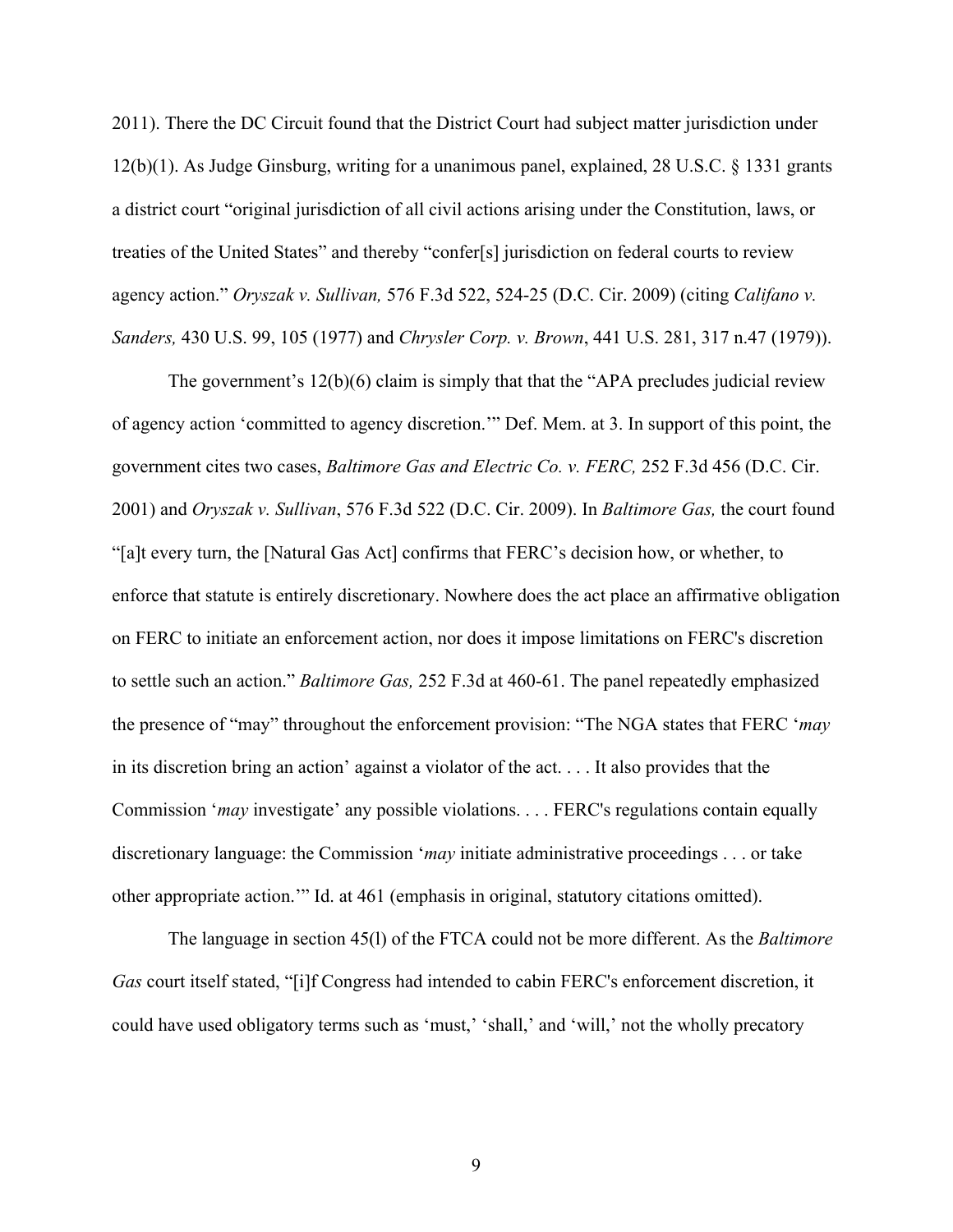language it employed in the act." *Id*. at 461. That is precisely what the Congress did with the enforcement provision of the FTC Act.

In *Oryszak*, the other case that the government cites, the circuit court affirmed a 12(b)(6) dismissal where the district court concluded that the revocation of a security clearance was committed to the discretion of the Secret Service. The court emphasized that "the grant of security clearance to a particular employee, a sensitive and inherently discretionary judgment call, is committed by law to the appropriate agency of the Executive Branch." *Oryszak,* 576 F.3d, at 525 (Citing *Dep't of the Navy v. Egan,* 484 U.S. 518, 527(1988)). There is no indication in the FTCA or elsewhere that any similar considerations weigh on the FTC's decision to enforce a final order.

Neither case cited by the government supports the conclusion that EPIC's complaint should be dismissed under 12(b)(6).

## **IV.The APA Provides the Court with the Authority to Act in this Case**

The APA provides the legal basis for EPIC to challenge the FTC's failure to act and

provides the Court with the authority to compel the Commission enforce the Consent Order.

*Utah Wilderness Alliance* states:

APA authorizes suit by "[a] person suffering legal wrong because of agency action, or adversely affected or aggrieved by agency action within the meaning of a relevant statute." 5 U.S.C. § 702. Where no other statute provides a private right of action, the "agency action" complained of must be "*final* agency action." § 704 (emphasis added). . . .The APA provides relief for a failure to act in  $\S 706(1)$ : "The reviewing court shall . . . compel agency action unlawfully withheld or unreasonably delayed."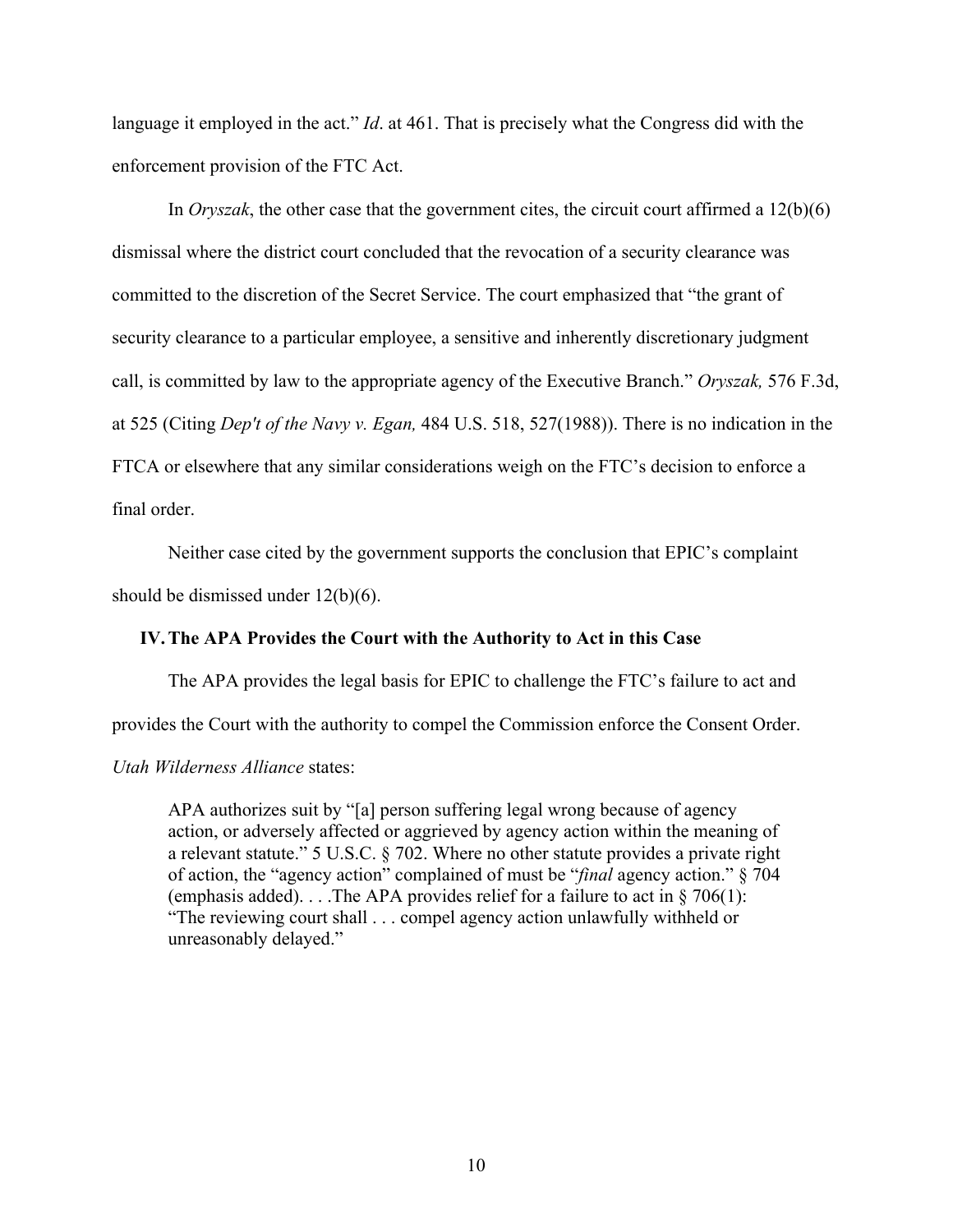542 U.S. at 61-62. The enforcement of the Consent Order prior to a date certain constitutes the agency action unreasonably withheld.<sup>4</sup> The APA requires the reviewing court to compel agency action.

The government citation to *SEC v. Prudential Securities* does not alter this rule. That case concerned intervention under Fed. R. Civ. P. 24(b) and not the APA. 136 F.3d 153, 158 (D.C. Cir. 1998). Similarly, *Rafferty v. NYNEX Corp.,* 60 F.3d 844, 849 (D.C. Cir. 1995), involved a third party beneficiary claim, wholly apart from the explicit language set out in section 702 of the APA.

In *Consumer Federation of America,* 515 F.2d 367 (D.C. Cir. 1975), the organization sought judicial review of a challenge to an FTC cease and desist order. The DC Circuit, following the admonition of *Abbott Laboratories v. Gardner*, 387 U.S. 136, 141 (1967) that a "statutory prohibition of judicial review will be found only upon a showing of 'clear and convincing evidence' of legislative intent to prohibit review," concluded that the 1914 legislative debate constituted such clear and convincing evidence. *Id*. at 370. The court never reached the question as to whether a party that initiated the action could seek enforcement of the agency's final order, nor was that issue before the court.

Section 706(1) of the APA authorizes a federal court to "compel agency action unlawfully withheld or unreasonably delayed." *Utah Wilderness Alliance*, 542 U.S. at 57, 62. That case provides further clarification of the matter now before this court. "A 'failure to act' is not the same things as a 'denial.' . . . The important point is that a 'failure to act' is properly understood to be limited . . . to a discrete action." *Id.* at 63 (emphasis in original). In *Consumer* 

<sup>&</sup>lt;sup>4</sup> The government makes the surprising claim that EPIC is "forcing the Commission to bring a particular enforcement action within an arbitrary time limit." Def. Mem. at 11. If the government is unaware that Google plans to make a substantial change in its business practices on March 1, 2012, it should turn on a computer connected to the Internet.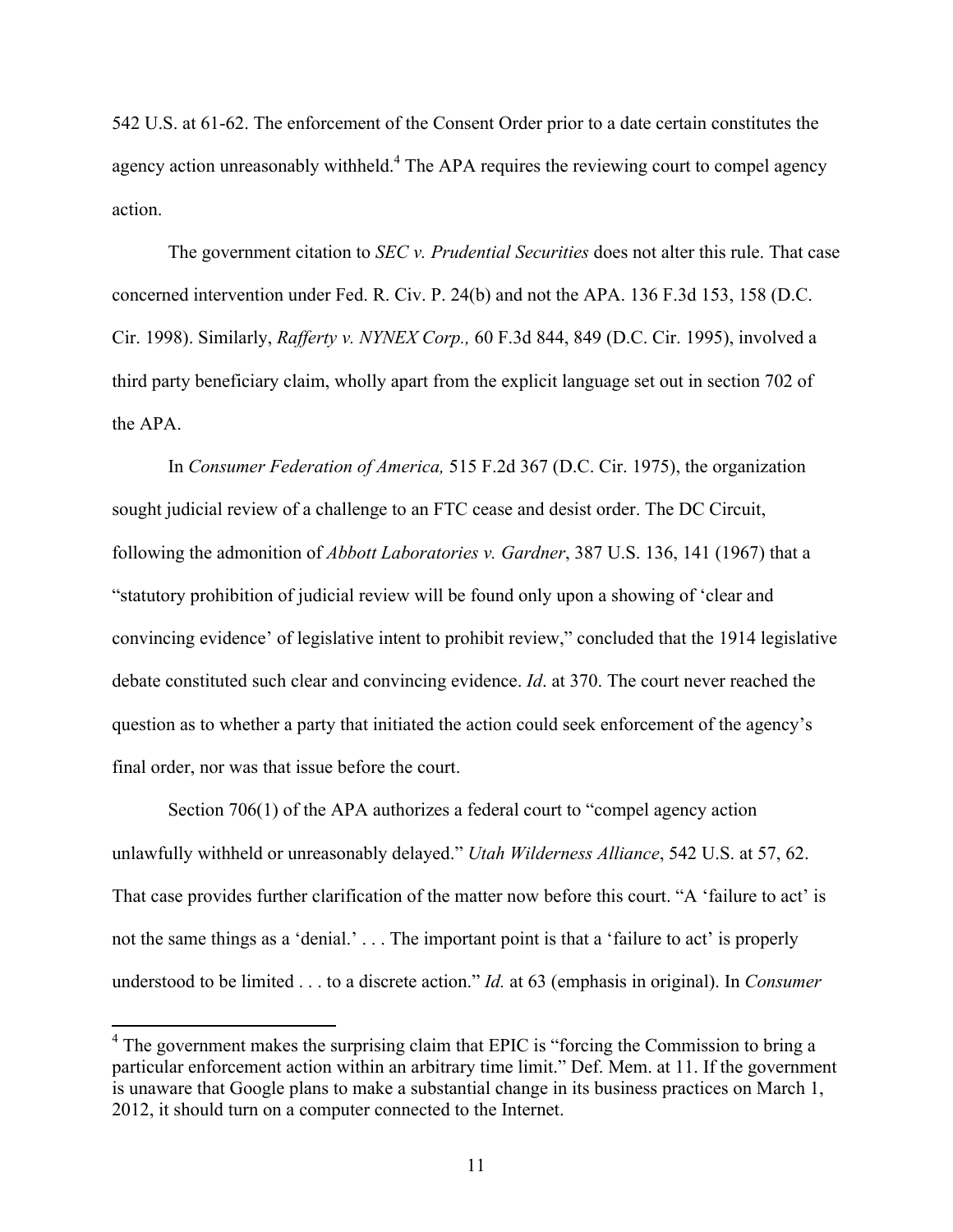*Federation of America*, the FTC denied the organization's petition and the court concluded that such a decision is not subject to judicial review. But where the matter involves a "failure to act," the focus of § 706(1), the court is authorized to compel agency action. That is the current case.

As to the 706(1) requirement that the action is "legally *required*," *Utah Wilderness Alliance,* 542 U.S*.* at 63 (emphasis in original), the plain language of section 45(l) makes clear that Congress intended the FTC to enforce its final orders. Moreover, the Congress expressly empowered the courts to enforce the final orders of the FTC. As a District of Columbia district court recently stated: "[T]he FTC Act expressly provides district courts with the authority to 'grant mandatory injunctions and such other and further relief as they deem appropriate in the enforcement of such final orders of the commission.'" *U.S.A. v. Daniel Chapter One,* 793 F.Supp 2d 157, 162 (D.D.C. 2011) (quoting 15 U.S.C. § 45(l)).

The court in *Daniel Chapter One* had no difficulty assessing a complex Modified Final Order and determining that "interim injunctive relief is warranted." *Id*. at 163. The court concluded:

The Court further finds that the equities weigh in favor of emergency injunctive relief. Specifically, and in view of the fact that plaintiff is likely to succeed on the merits, the Court finds that there is no strong interest in not granting the preliminary relief sought here. Indeed, the Court agrees that "'[t]here is no hardship to [defendants] in requiring them merely to follow the law - to refrain from making misrepresentations to consumers they contact.'"

*Id.* (quoting *FTC v. City West Advantage, Inc.,* No. 08-609, 2008 U.S. Dist. LEXIS 71608,

2008 WL 2844696, at \*6 (D. Nev. July 22, 2008).

## **V. Standard of Review**

As this court has previously stated, the "frequently reiterated standard requires plaintiffs seeking preliminary relief to demonstrate that irreparable injury is *likely* in the absence of an injunction." *Defending Animal Rights Today and Tomorrow v. Washington Sports and*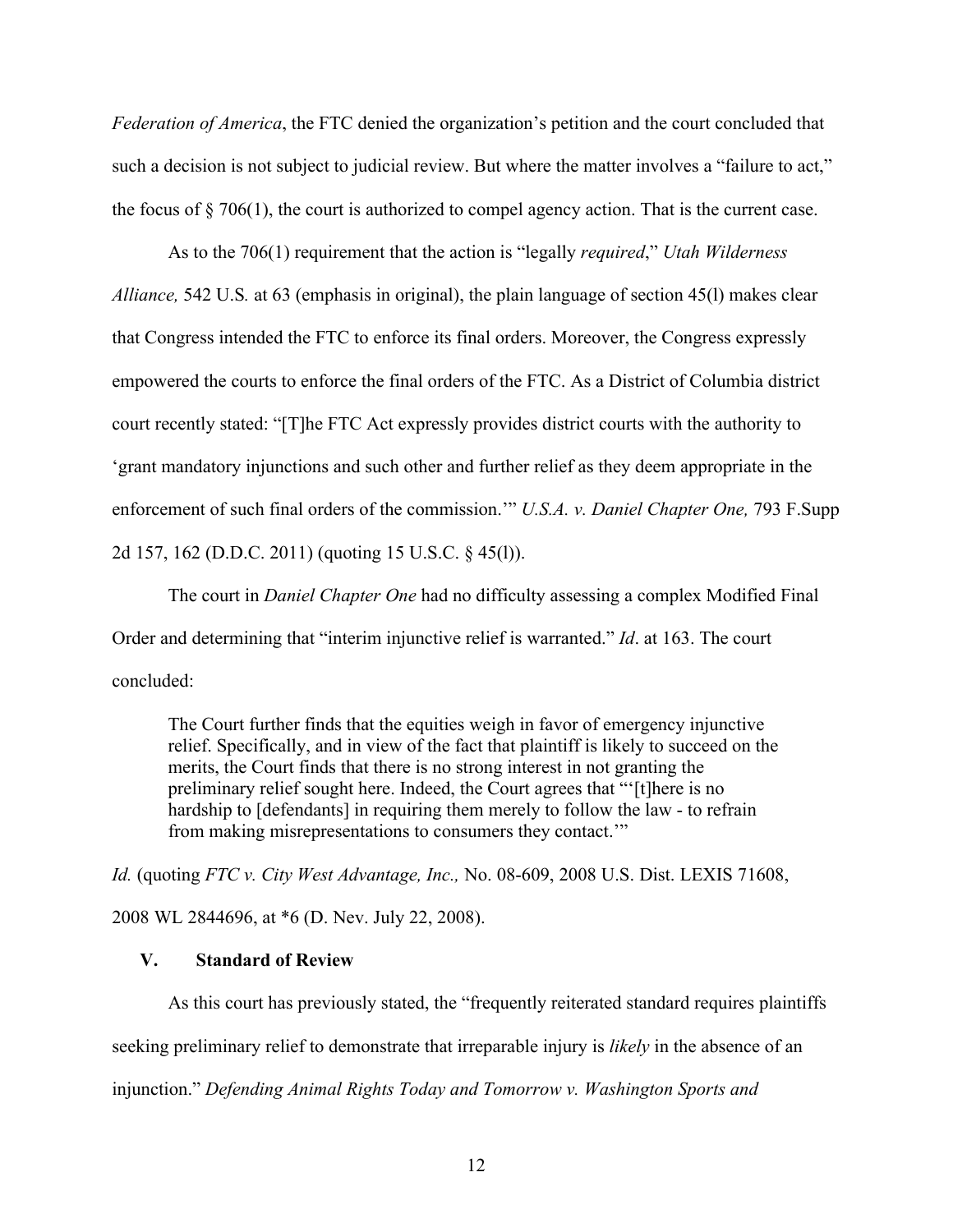*Entertainment*, 786 F.Supp. 2d 373, 376 (D.D.C. 2011) (citing *Winter v. Natural Resource Defense Council,* 555 U.S. 7, 21 (2008) (emphasis in original). That is clearly the case here.

As EPIC has explained, a company subject to a final order of the Commission has announced its intent to make sweeping changes in its business practices on March 1, 2012. The date certain is significant to find a nondiscretionary duty. *Sierra Club*, 724 F. Supp at 38 n. 2.<sup>5</sup>

Even the company concedes that this is a sweeping change. It has engaged in its most extensive advertising effort ever. Every single user of a Google service, and there are hundreds of millions in the United States, is greeted now with the following message: "We're changing our privacy policy and terms. This stuff matters."6

Assuming that EPIC is correct that the company's changes violate the Consent Order and that Google goes forward as planned, the irreparable injury alleged is not only "likely." It is certain. Moreover, this matter is not moot because it is "capable of repetition." *American Wild Horse Preservation Campaign v. Salazar*, 800 F.Supp. 2d 270, 274 (D.D.C. 2011). If the court fails to act now, the combining of the "covered information" of "Google users" will "be completed before the court can act." *Id. Consent Order* at 2-3*.*

#### **CONCLUSION**

The government's concluding argument sidesteps the claims that EPIC has put before this Court. Whether or not the FTC "takes very seriously the need to protect the privacy of consumers" or successfully pursues its various other programs and activities is not relevant, Def. Mem. at 10-12; the question is whether the Commission's failure to enforce a final order is subject to judicial review. As the agency's failure to act prior to March 1, 2012 would constitute

 $\frac{5}{4}$  nondiscretionary duty of timeliness may arise even if a deadline is not explicitly set forth in the statute, if it is readily-ascertainable by reference to some other fixed date or event." *Id.* (Quoting *Sierra Club v. Thomas,* 828 F.2d 783, 790 (2nd Cir. 1987). 6 Just about every Google web site currently displays this message or a similar message.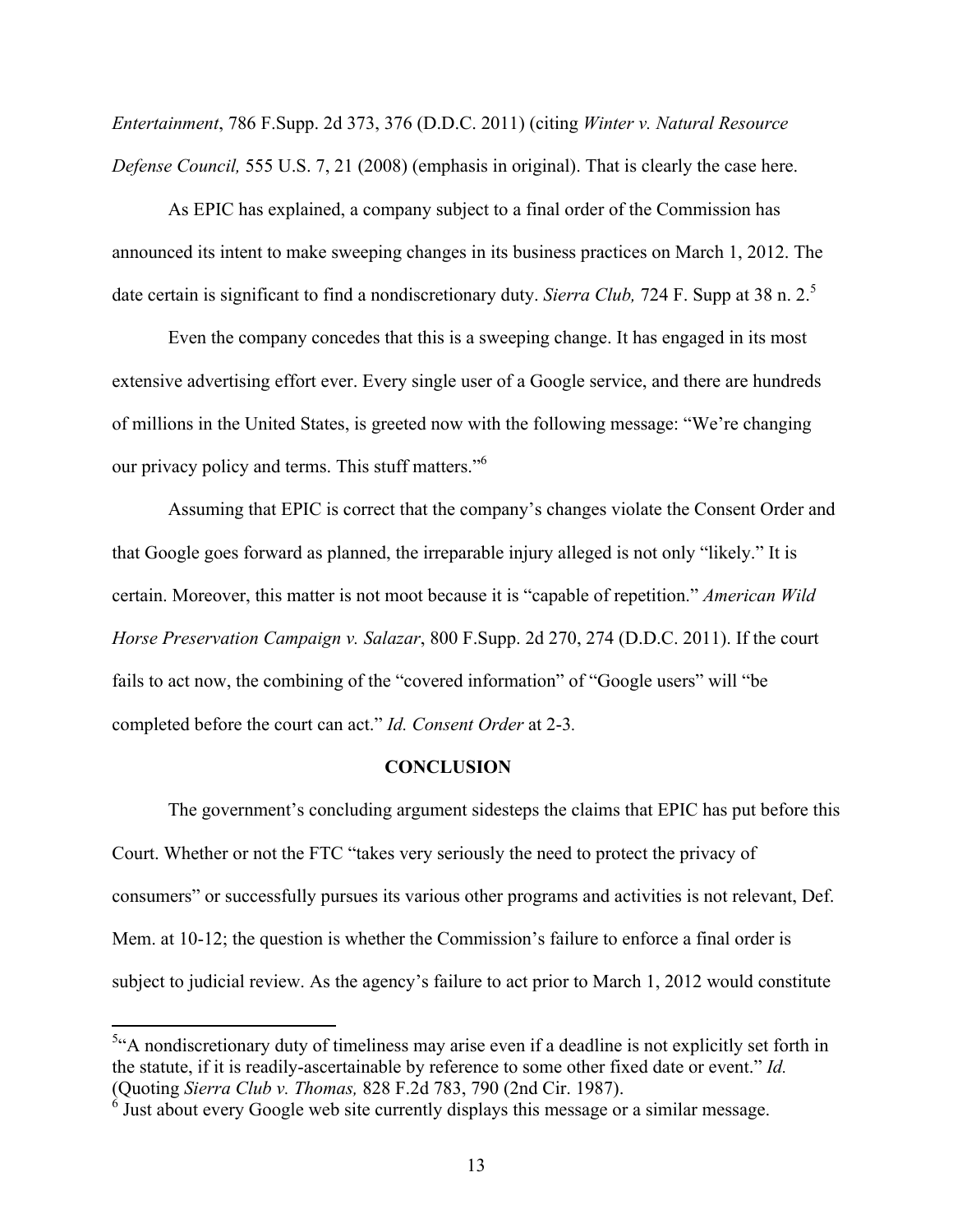irreparable injury, EPIC respectfully asks this Court to deny the government's motion to dismiss and to grant EPIC's motions for a temporary restraining order and preliminary injunction.

Respectfully submitted,

By: */s/ Marc Rotenberg* Marc Rotenberg, Esquire (DC Bar # 422825) John Verdi, Esquire (DC Bar # 495764) ELECTRONIC PRIVACY INFORMATION **CENTER** 1718 Connecticut Avenue, N.W. Suite 200 Washington, D.C. 20009 (202) 483-1140 (telephone) (202) 483-1248 (facsimile)

Dated: February 21, 2012